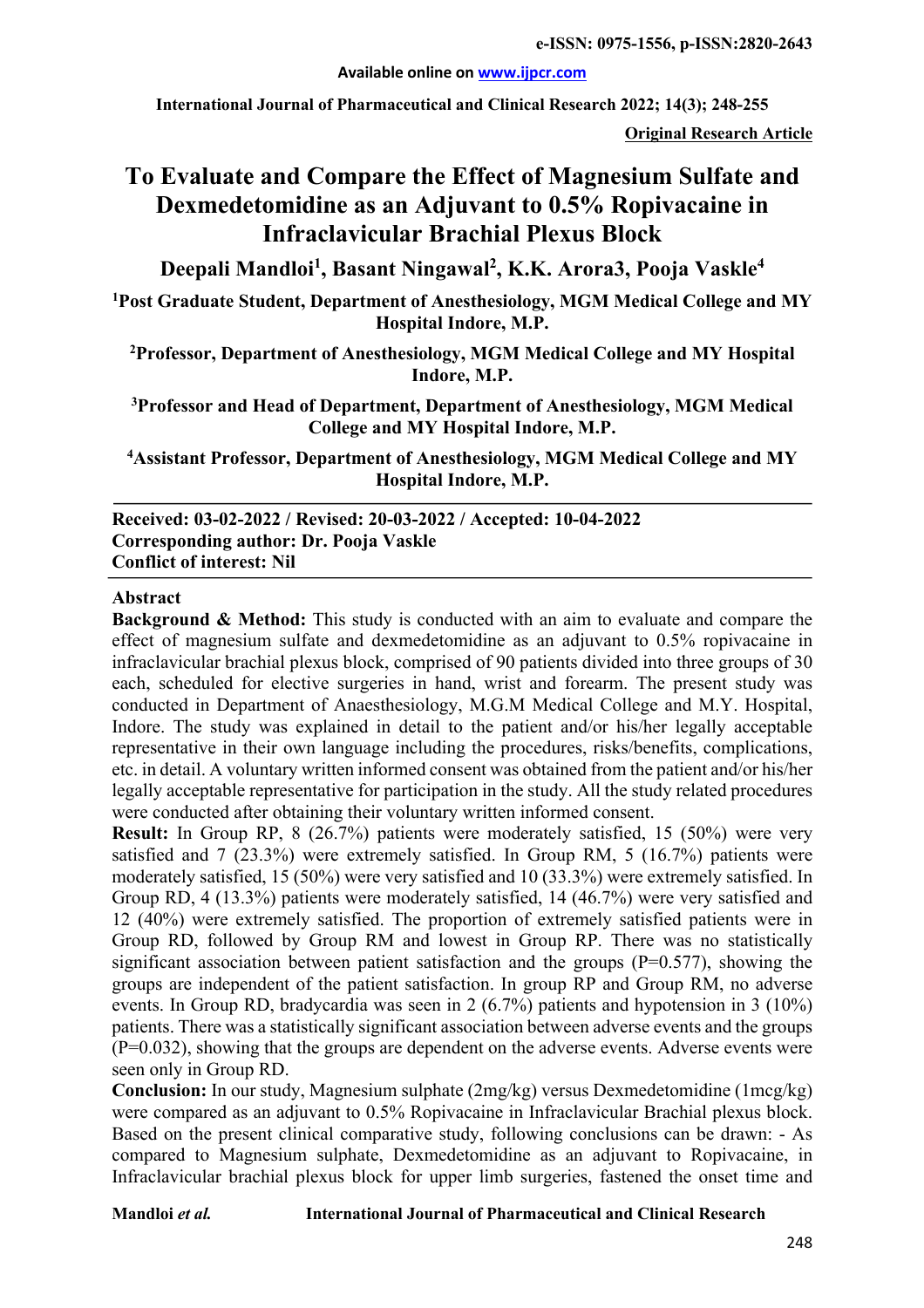prolonged the duration of sensory & motor blockade. The mean duration of analgesia was prolonged with Dexmedetomidine as compared to Magnesium sulphate causing a later requirement of first rescue analgesia.

**Keywords:** Magnesium Sulphate, Dexmedetomidine, Ropivacaine & Infraclavicular brachial plexus block.

This is an Open Access article that uses a fund-ing model which does not charge readers or their institutions for access and distributed under the terms of the Creative Commons Attribution License (http://creativecommons.org/licenses/by/4.0) and the Budapest Open Access Initiative (http://www.budapestopenaccessinitiative.org/read), which permit unrestricted use, distribution, and reproduction in any medium, provided original work is properly credited.

#### **Introduction**

In recent anaesthetic practice, Peripheral Nerve Blocks (PNBs) are used extensively for a broad spectrum of surgical, interventional and diagnostic procedures. They have gained significant popularity over the last few decades due to their improved efficacy and patient safety. The Infraclavicular block [1] is a safe and effective approach for brachial plexus block (BPB) that can provide anesthesia for hands, wrist and forearm. Unlike the axillary approach, it can be performed without abduction of the arm, making it useful for patients with limited shoulder mobility (ease of patient positioning). This approach offers pronounced pertinency due to greater coverage and obviates the need for special arm positioning.

The World Health Organization and International Association for Study of Pain have recognized pain relief as a Human Right [2]. Successful pain relief augments early ambulation and lessens the hospital stay. As a result, the management of postoperative pain is an increasingly quality measure. The mechanism of pain transmission in the central and peripheral nervous system is highly complex and involves an array of neurotransmitters and several interlinked signaling pathways [3]. Local anaesthetics act by infiltrating the nerve and blocking the transmission of pain signals to the brain. Such anaesthetic effect lasts for a few hours only.

Therefore, a major concern with such anaesthesia is post-operative pain which remains the key issue in regional anesthesia. To address this issue, several drugs have been studied and proven useful as an adjuvant to local anaesthetics, these agents are known as analgesic adjuvants.

They are often used with local anaesthetics for its synergistic effect by prolonging the duration of sensory-motor block and limiting the cumulative dose requirement of local anaesthetics.

Such use of additional agent along with local anaesthetics is clinically termed as "multimodal perineural analgesia". This mode of analgesia is beneficial in terms of avoiding potential neurotoxicity and tissue damage caused by a higher dose of local anaesthetics.

The armamentarium of local anaesthetic adjuvants has evolved over time from classical opioids to a wide array of drugs spanning several groups and varying mechanisms of action. Several studies have been carried out on a myriad of drugs from different classes when used as an adjuvant to local anaesthesics, that can be used to prolong the duration of the analgesia such as clonidine, opioids, dexamethasone and midazolam [4,5,6,7]

# **Material & Method**

The study was conducted for duration of 12 months from the time of approval by the Institutional Ethics and Scientific Review Committee (August 2020 – July 2021). The study was comprised of 90 patients divided into three groups of 30 each, scheduled for elective surgeries in hand, wrist and forearm.

The present study was conducted in Department of Anaesthesiology, M.G.M Medical college and M.Y. Hospital, Indore.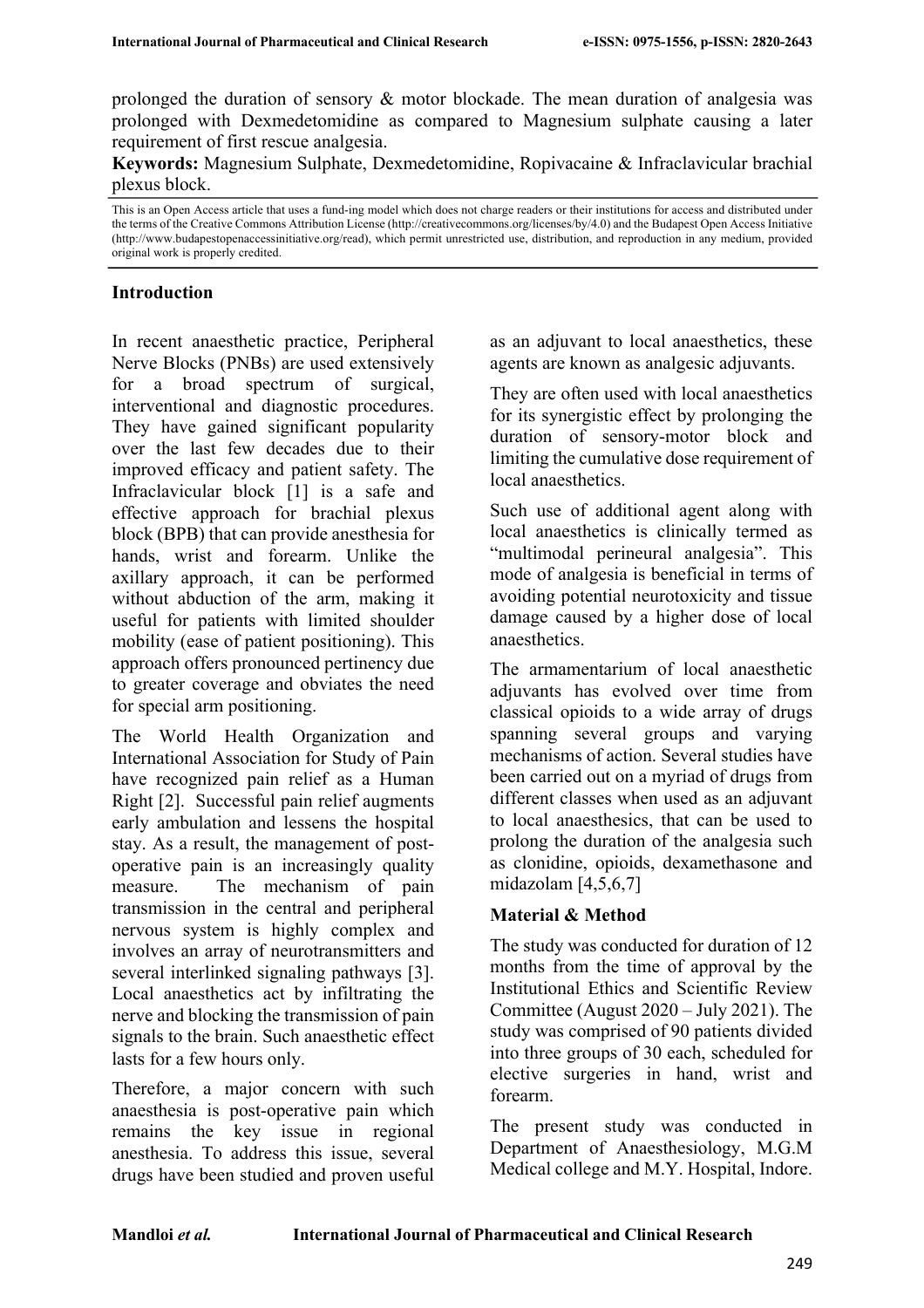The study was explained in detail to the patient and/or his/her legally acceptable representative in their own language including the procedures, risks/benefits, complications, etc. in detail. A voluntary written informed consent was obtained from the patient and/or his/her legally acceptable representative for participation in the study. All the study related procedures were conducted after obtaining their voluntary written informed consent.

A thorough pre-anesthetic evaluation was carried out and required clinical and lab investigations were done accordingly. Patients were randomly allocated into 3 groups (Group RP, Group RM and Group RD) by chit method just before the surgery.

On arrival to the operating room, an intravenous (i.v) line 20-gauge was inserted in the non-operating hand. Lactate Ringer's solution was started at a rate of 5 ml/kg/h.

Standard monitoring including electrocardiography (ECG), pulse oximetry (SpO2), and non-invasive blood pressure (NIBP) were continuously monitored.

O2 was administered through nasal prongs at a rate of 2 L/min. Vital signs were recorded as baseline values.

Patients were received Nerve stimulatorguided Infraclavicular Brachial plexus block using Landmark technique i.e., CORACOID TECHNIQUE [8]

# **Inclusion criteria:**

- ASA grade I-II.
- Patients aged 18 to 60 years.

Patients undergoing elective surgery in hands, wrist and forearm.

Duration of surgery-1 to 2 hours.

# **Exclusion criteria**

- Patient refusal.
- Coagulopathy.
- Renal or hepatic dysfunction.
- Pregnant woman.

Patient having hypersensitivity towards local anesthetic drugs.

Patient receiving alpha adrenergic agonist or antagonist.

Patients with a psychiatric and neurological deficit.

Patients with head injury.

# **Statistical Analysis**

One-way ANOVA followed by Post-hoc Tukey applied. P value  $\leq 0.05$  was taken as statistically significant.

#### **Results**

|          | Group     | No. | <b>Mean</b> sensory | <b>F</b> value | P        | Post-hoc  |              |              |
|----------|-----------|-----|---------------------|----------------|----------|-----------|--------------|--------------|
|          |           |     | block               |                | value    | $RP-$     | <b>RP-RD</b> | <b>RM-RD</b> |
|          |           |     | [Mean $\pm$ SD]     |                |          | <b>RM</b> |              |              |
| Onset of | Group     | 30  | $16.63 \pm$         | 15.446         | $0.001*$ | 0.572,    | $0.001*$     | $0.001*$     |
| sensory  | RP        |     | 1.45                |                |          | <b>NS</b> |              |              |
| block    | Group     | 30  | $17.00 \pm$         |                |          |           |              |              |
|          | RM        |     | 1.49                |                |          |           |              |              |
|          | Group     | 30  | $15.10 \pm$         |                |          |           |              |              |
|          | <b>RD</b> |     | 1.27                |                |          |           |              |              |
| Duration | Group     | 30  | $357.00 \pm$        | 994.695        | $0.001*$ | $0.001*$  | $0.001*$     | $0.001*$     |
| of       | RP        |     | 18.96               |                |          |           |              |              |
| sensory  | Group     | 30  | $564.00 \pm 27.11$  |                |          |           |              |              |
| block    | RM        |     |                     |                |          |           |              |              |
|          | Group     | 30  | $612.73 \pm$        |                |          |           |              |              |
|          | <b>RD</b> |     | 23.95               |                |          |           |              |              |
| Total    |           | 90  |                     |                |          |           |              |              |

**Table 1: Comparison of mean onset and duration of sensory block between the groups**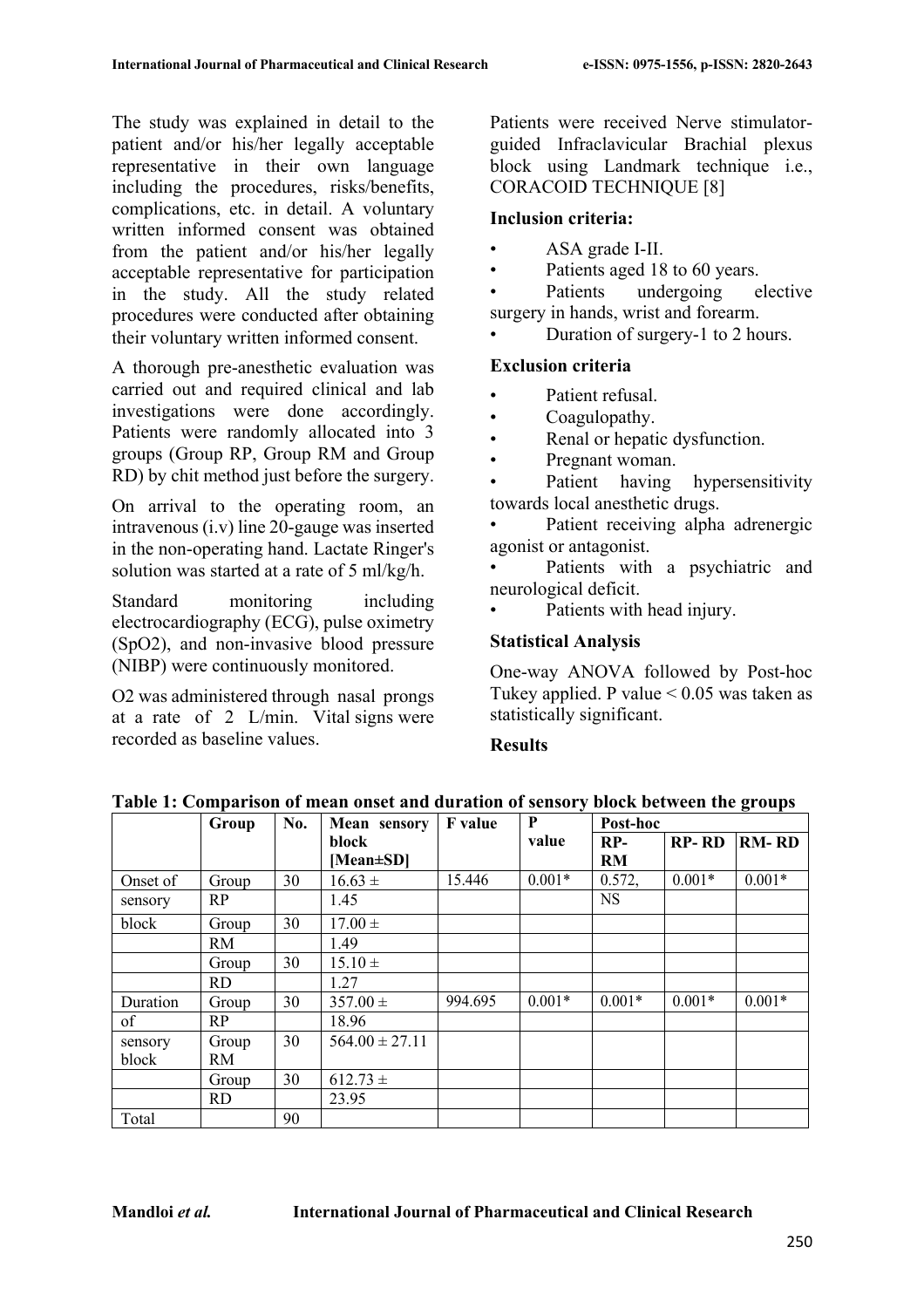The above table shows the comparison of mean onset and duration of sensory block between the three groups.

**Onset of sensory block:** The mean onset of sensory block in Group RP was  $16.63 \pm$ 1.45 min, in Group RM was  $17.00 \pm 1.49$ minutes and in Group RD was  $15.10 \pm 1.27$ minutes. The comparison of mean onset of sensory block among the three groups was found to be statistically significant  $(P=0.001)$ ,

showing a significantly varying mean onset of sensory block among the three groups. The mean onset of sensory block was highest in Group RM lowest in Group RD. The pair wise comparison was done using Post-hoc Tukey test. The mean onset of sensory block was comparable between Group RP and Group RM  $(P=0.572)$ , while it was significantly higher in Group RP compared to Group  $RD$   $(P=0.001)$  and significantly higher in Group RM

compared to Group RD (P=0.001).

**Duration of sensory block:** The mean duration of sensory block in Group RP was  $357.00 \pm 18.96$  min, in Group RM was  $564.00 \pm 27.11$  minutes and in Group RD was  $612.73 \pm 23.95$  minutes. The comparison of mean duration of sensory block among the three groups was found to be statistically significant  $(P=0.001)$ , showing a significantly varying mean duration of sensory block among the three groups. The mean duration of sensory block was highest in Group RD lowest in Group RP. The pair wise comparison was done using Post-hoc Tukey test. The mean duration of sensory block was significantly shorter in Group RP compared to Group RM (P=0.001), and also significantly shorter compared to Group RD  $(P=0.001)$ . The mean duration of sensory block was significantly shorter in Group RM compared to Group  $RD(P=0.001)$ .

|          | Group     | No. | <b>Mean motor</b>  | F       | P      | Post-hoc  |              |           |
|----------|-----------|-----|--------------------|---------|--------|-----------|--------------|-----------|
|          |           |     | block              | value   | value  | RP-       | <b>RP-RD</b> | $RM-$     |
|          |           |     | [Mean±SD]          |         |        | <b>RM</b> |              | <b>RD</b> |
| Onset of | Group     | 30  | $18.87 \pm 2.11$   | 10.228  | 0.001  | 0.986,    | 0.001        | 0.001     |
| motor    | <b>RP</b> |     |                    |         | $\ast$ | <b>NS</b> | $\ast$       | $\ast$    |
| block    | Group     | 30  | $18.93 \pm 1.26$   |         |        |           |              |           |
|          | <b>RM</b> |     |                    |         |        |           |              |           |
|          | Group     | 30  | $17.27 \pm 1.34$   |         |        |           |              |           |
|          | RD.       |     |                    |         |        |           |              |           |
| Duration | Group     | 30  | $337.00 \pm 25.35$ | 734.879 | 0.001  | 0.001     | 0.001        | 0.001     |
| of       | <b>RP</b> |     |                    |         | *      | $\ast$    | $\ast$       | $\ast$    |
| motor    | Group     | 30  | $535.67 \pm 27.63$ |         |        |           |              |           |
| block    | <b>RM</b> |     |                    |         |        |           |              |           |
|          | Group     | 30  | $589.00 \pm 27.46$ |         |        |           |              |           |
|          | <b>RD</b> |     |                    |         |        |           |              |           |
| Total    |           | 90  |                    |         |        |           |              |           |

**Table 2: Comparison of mean onset and duration of motor block between the groups**

The above table shows the comparison of mean onset and duration of motor block between the three groups.

**Onset of motor block:** The mean onset of motor block in GroupRP was 18.87

 $\pm$  2.11 min, in Group RM was 18.93  $\pm$ 1.26 minutes and in Group RD was

 $17.27 \pm 1.34$  minutes. The comparison of mean onset of motor block among the three groups was found to be statistically significant ( $P=0.001$ ), showing a

significantly varying mean onset of motor block among the three groups.The mean onset of motor block was highest in Group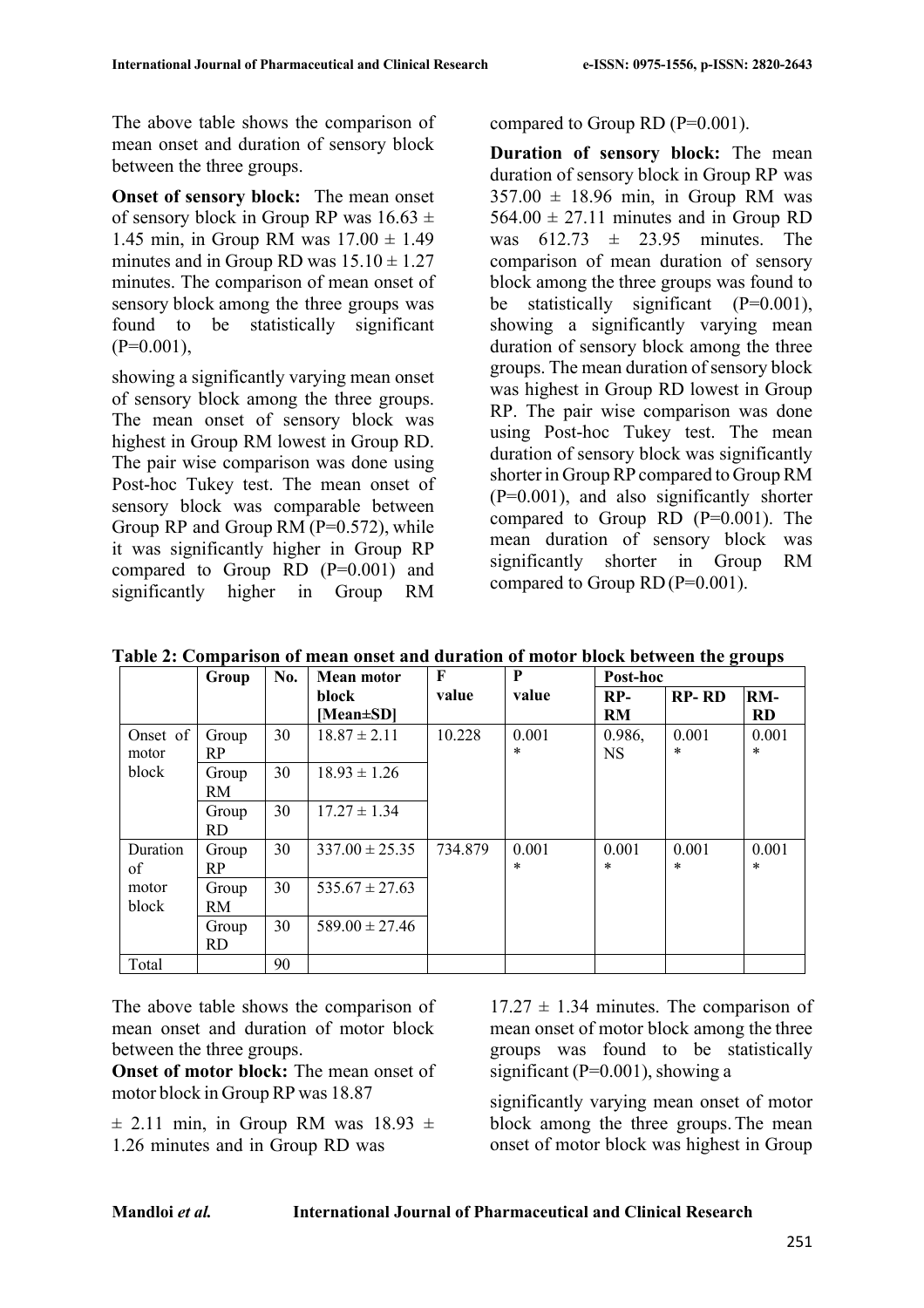RM lowest in Group RD. The pair wise comparison was done using Post-hoc Tukey test. The mean onset of motor block was comparable between Group RP and Group RM (P=0.986), while it was significantly higher in Group RP compared to Group RD  $(P=0.001)$  and significantly higher in Group RM compared to Group RD (P=0.001).

**Duration of motor block:** The mean duration of motor block in Group RP was  $337.00 \pm 25.35$  min, in Group RM was  $535.67 \pm 27.63$  minutes and in Group RD was  $589.00 \pm 27.46$  minutes. The comparison of mean duration of motor block among the three groups was found to be statistically significant  $(P=0.001)$ , showing a significantly varying mean duration of motor block among the three groups. The mean duration of motor block was highest in Group RD lowest in Group RP. The pair wise comparison was done using Post-hoc Tukey test. The mean duration of motor block was significantly shorter in Group RP compared to Group RM  $(P=0.001)$ , and also significantly shorter compared to Group RD (P=0.001). The mean duration of motor block was significantly shorter in Group RM compared to Group  $RD(P=0.001)$ .

**Table 3: Comparison of mean duration of analgesia between the groups Group No. Mean duration F value P Post-hoc**

|           | Group     | No. | Mean duration      | <b>F</b> value | P        | Post-hoc     |              |           |
|-----------|-----------|-----|--------------------|----------------|----------|--------------|--------------|-----------|
|           |           |     | of analgesia       |                | value    | <b>RP-RM</b> | <b>RP-RD</b> | RM-       |
|           |           |     | [Mean $\pm$ SD]    |                |          |              |              | <b>RD</b> |
| Duration  | Group     | 30  | $420.67 \pm 29.21$ | 596.735        | $0.001*$ | $0.001*$     | $0.001*$     | $0.001*$  |
| of        | <b>RP</b> |     |                    |                |          |              |              |           |
| analgesia | Group     | 30  | $589.33 \pm 17.99$ |                |          |              |              |           |
|           | <b>RM</b> |     |                    |                |          |              |              |           |
|           | Group     | 30  | $631.27 \pm 26.41$ |                |          |              |              |           |
|           | <b>RD</b> |     |                    |                |          |              |              |           |
| Total     |           | 90  |                    |                |          |              |              |           |

The above table shows the comparison of mean duration of analgesia between the three groups.

The mean duration of analgesia in Group RP was  $420.67 \pm 29.21$  min, in Group RM was  $589.33 \pm 17.99$  minutes and in Group RD was  $631.27 \pm 26.41$  minutes. The comparison of mean duration of analgesia among the three groups was found to be statistically significant (P=0.001), showing a significantly varying mean duration of analgesia among the three groups. The

mean duration of analgesia was highest in Group RD lowest in Group RP. The pair wise comparison was done using Post-hoc Tukey test. The mean duration of analgesia was significantly shorter in Group RP compared to Group RM (P=0.001), and also significantly shorter compared to Group RD (P=0.001). The mean duration of analgesia was significantly shorter in Group RM compared to Group RD  $(P=0.001)$ .

| <b>Patient Satisfaction</b> | <b>Group RP</b> |               | <b>Group RM</b> | $\overline{\phantom{a}}$ | -<br><b>Group RD</b> |               |
|-----------------------------|-----------------|---------------|-----------------|--------------------------|----------------------|---------------|
|                             | No.             | $\frac{6}{9}$ | No.             | $\frac{0}{0}$            | No.                  | $\frac{6}{9}$ |
| Moderately satisfied        |                 | 26.7          |                 | 16.7                     |                      | 13.3          |
| Very satisfied              |                 | 50.0          | 15              | 50.0                     | 14                   | 46.7          |
| Extremely satisfied         |                 | 23.3          | 10              | 33.3                     | 12                   | 40.0          |
| Total                       | 30              | 100.0         | 30              | 100.0                    | 30                   | 100.0         |

**Table 4: Comparison of patient satisfaction among the three groups**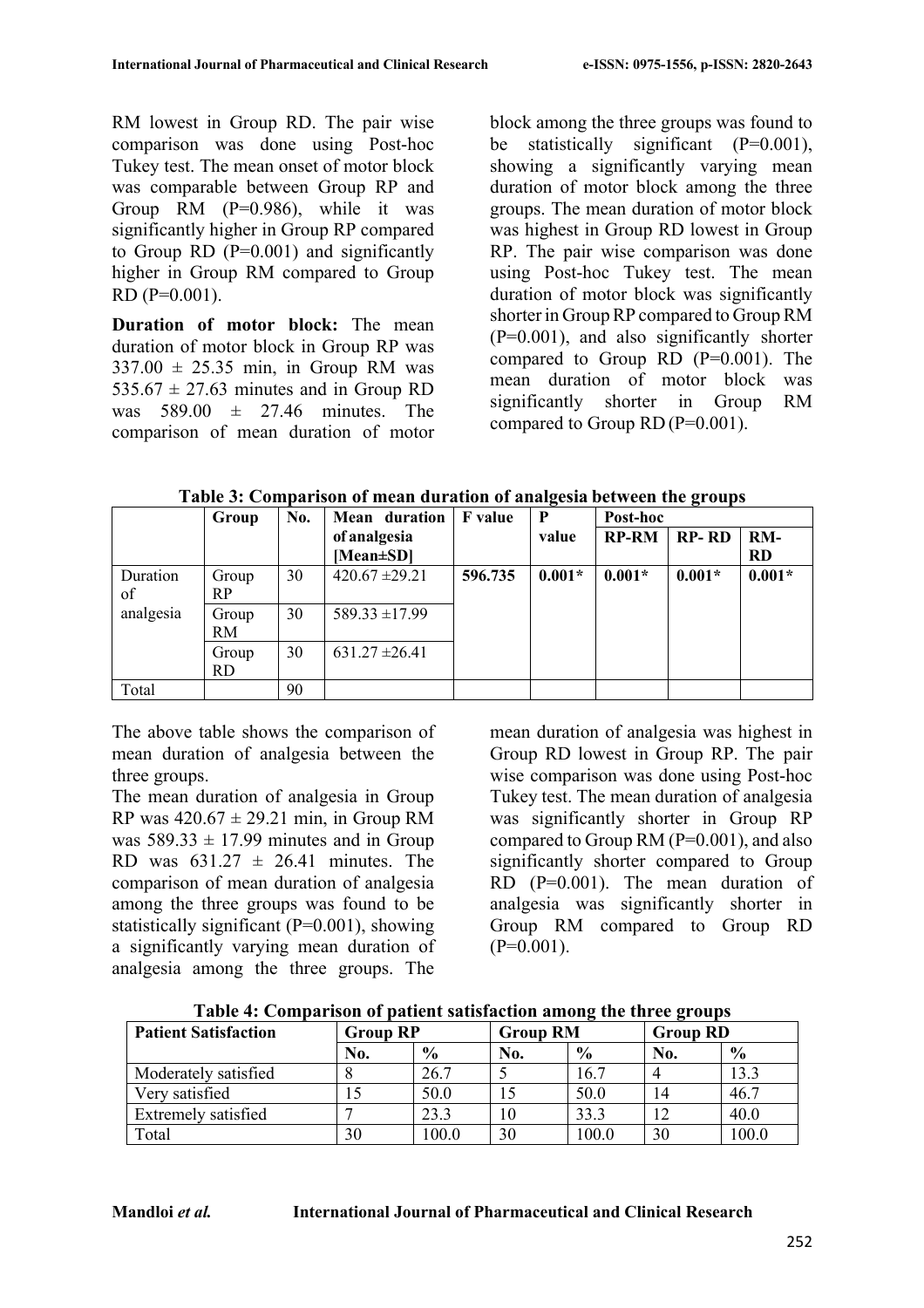Pearson chi-square test applied.

Chi-square value = 2.885, df=4, P value = 0.577, Not significant

The above table shows the comparison according to patient satisfaction level. In **Group RP,** 8 (26.7%) patients were moderately satisfied, 15 (50%) were very satisfied and 7 (23.3%) were extremely satisfied.

In **Group RM,** 5 (16.7%) patients were moderately satisfied, 15 (50%) were very satisfied and 10 (33.3%) were extremely satisfied.

In **Group RD,** 4 (13.3%) patients were moderately satisfied, 14 (46.7%) were very satisfied and 12 (40%) were extremely satisfied.

The proportion of extremely satisfied patients were in Group RD, followed by Group RM and lowest in Group RP.

There was no statistically significant association between patient satisfaction and the groups  $(P=0.577)$ , showing the groups are independent of the patient satisfaction.

| Table 5: Comparison of adverse events among the three groups |  |  |  |  |
|--------------------------------------------------------------|--|--|--|--|
|                                                              |  |  |  |  |

| <b>Adverse events</b> | <b>Group RP</b> |               | <b>Group RM</b> |               | <b>Group RD</b> |               |  |
|-----------------------|-----------------|---------------|-----------------|---------------|-----------------|---------------|--|
|                       | No.             | $\frac{6}{6}$ | No.             | $\frac{0}{0}$ | No.             | $\frac{6}{9}$ |  |
| None                  | 30              | 100.0         | 30              | 100.0         | 25              | 83.3          |  |
| Bradycardia           |                 | 0.0           |                 | 0.0           |                 | 6.7           |  |
| Hypotension           |                 | 0.0           |                 | 0.0           |                 | 10.0          |  |
| Total                 | 30              | 100.0         | 30              | 100.0         | 30              | 100.0         |  |

*Pearson chi-square test applied. Chi-square value = 10.588, df=4, P value = 0.032, Significant*

The above table shows the comparison according to adverse events level.

In group RP and Group RM, no adverse events. In Group RD, bradycardia was seen in 2 (6.7%) patients and hypotension in 3 (10%) patients.

There was a statistically significant association between adverse events and the groups ( $P=0.032$ ), showing that the groups are dependent on the adverse events. Adverse events were seen only in Group RD.

#### **Discussion:**

#### **Duration of Sensory and Motor Block**

The mean duration of sensory block in Group RP was  $357.00 \pm 18.96$  min, in Group RM was  $564.00 \pm 27.11$  minutes and in Group RD was  $612.73 \pm 23.95$  minutes. The mean duration of motor block in Group RP was  $337.00 \pm 25.35$  min, in Group RM was  $535.67 \pm 27.63$  minutes and in Group RD was  $589.00 \pm 27.46$  minutes. The

comparison of mean duration of motor block among the three groups was found to be statistically significant  $(P=0.001)$ . The mean duration of sensory and motor block was highest in Group RD lowest in Group RP.

# **Haemodynamic Changes**

In our study, we have observed the preoperative values of MAP and HR were non significantly different (P=0.892 and P=0.222, respectively). However, statistically significant changes were seen during the intraoperative period in MAP and HR as compared to its pre operative value.

However, none of our patients required any anticholinergic treatment or any vasopressor support during the study period. These results are comparable to other studies. Three patients of RD group had hypotension who needed no active management except increasing the rate of iv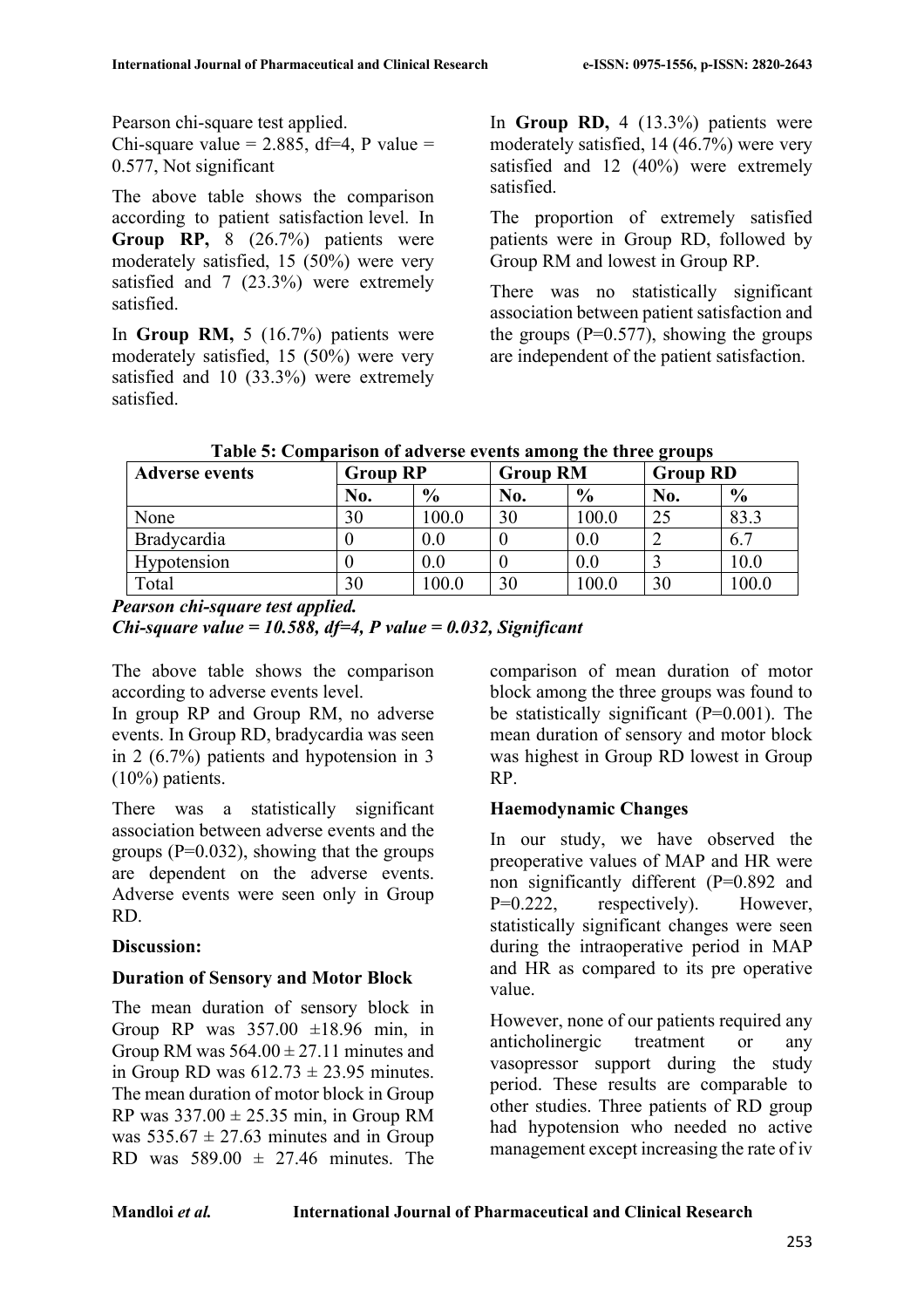fluid administration. In two patients of the same group, bradycardia was seen, managed with inj. Atropine 0.5 mg.

Esmaloglu A et al, Song JH et al and Zhang Y et al [9,10,11]. No such incidence was seen in the other two groups. The results of our research showed the addition of magnesium sulphate (2 mg/kg) or dexmedetomidine (1μg/kg) to ropivacaine 0.5% for infraclavicular BPB resulted in lengthening the duration of SB and MB, prolonged duration of analgesia with better patient's satisfaction than those of the control group. Dexmedetomidine Group (RD) showed the quickest onset of action and the longest duration of SB, MB, and analgesia than the Magnesium Sulphate Group (RM). Nonetheless, the incidence of intra-operative hypotension and bradycardia was higher than group RM.

Esmaoglu et al [9] reported that the addition of dexmedetomidine (100 μg) to levobupivacaine 0.5% for axillary BPB in 60 patients undergoing hand and forearm surgery resulted in fast onset time with long duration of the axillary block with prolonged duration of analgesia. Bradycardia was reported as a side effect in their study.

Mukherjee et al. [11] studied the effects of using 150 mg magnesium sulphate as an adjuvant to ropivacaine 0.5% for supraclavicular BPB in 100 patients undergoing forearm and hand surgeries. They concluded that the addition of magnesium sulphate to ropivacaine 0.5% resulted in prolongation of the SB and MB durations and the time for the first analgesic request as well as decreased total analgesic consumption without side effects Lee et al. [12] proved that the use of 2 ml of magnesium sulphate (10%) as an adjuvant to bupivacaine 0.5% with epinephrine (1:200,000) for the interscalene nerve block in 66 patients underwent arthroscopic rotator cuff repair increased the duration of analgesia and reduced the postoperative pain.

Above studies goes in hand with our study, depicting that both the drugs enhance the quality of the block by lengthening the duration of analgesia: however, Dexmedetomidine proves to be a better one. Apart from the central-mediated analgesia [13]. the mechanism by which dexmedetomidine enhances the quality of regional anaesthesia when used as an adjuvant to LA can be described by two peripheral mechanisms. The first is the vasoconstrictor effect around the site of injection which leads to delay of the absorption of the LA and prolong the duration of the LA effect. The second mechanism is the direct action of dexmedetomidine on the activity of PN. Dexmedetomidine may inhibit the compound action potentials that results in direct inhibition of the on-nerve transmission [14].

# **Conclusion:**

In our study, Magnesium sulphate (2mg/kg) versus Dexmedetomidine (1mcg/kg) were compared as an adjuvant to 0.5% Ropivacaine in Infraclavicular Brachial plexus block.

Based on the present clinical comparative study, following conclusions can be drawn: - As compared to Magnesium sulphate, Dexmedetomidine as an adjuvant to Ropivacaine, in Infraclavicular brachial plexus block for upper limb surgeries, fastened the onset time and prolonged the duration of sensory & motor blockade. The mean duration of analgesia was prolonged with Dexmedetomidine as compared to Magnesium sulphate causing a later requirement of first rescue analgesia.

# **References:**

- 1. Borgeat A, Ekatodramis G, Dumont C. An evaluation of the infraclavicular block via a modified approach of the Raj technique. Anesth Analg. 2001 Aug;93(2):436-41, 4th contents page.
- 2. Brennan F, Carr DB, Cousins M. Pain management: a fundamental human